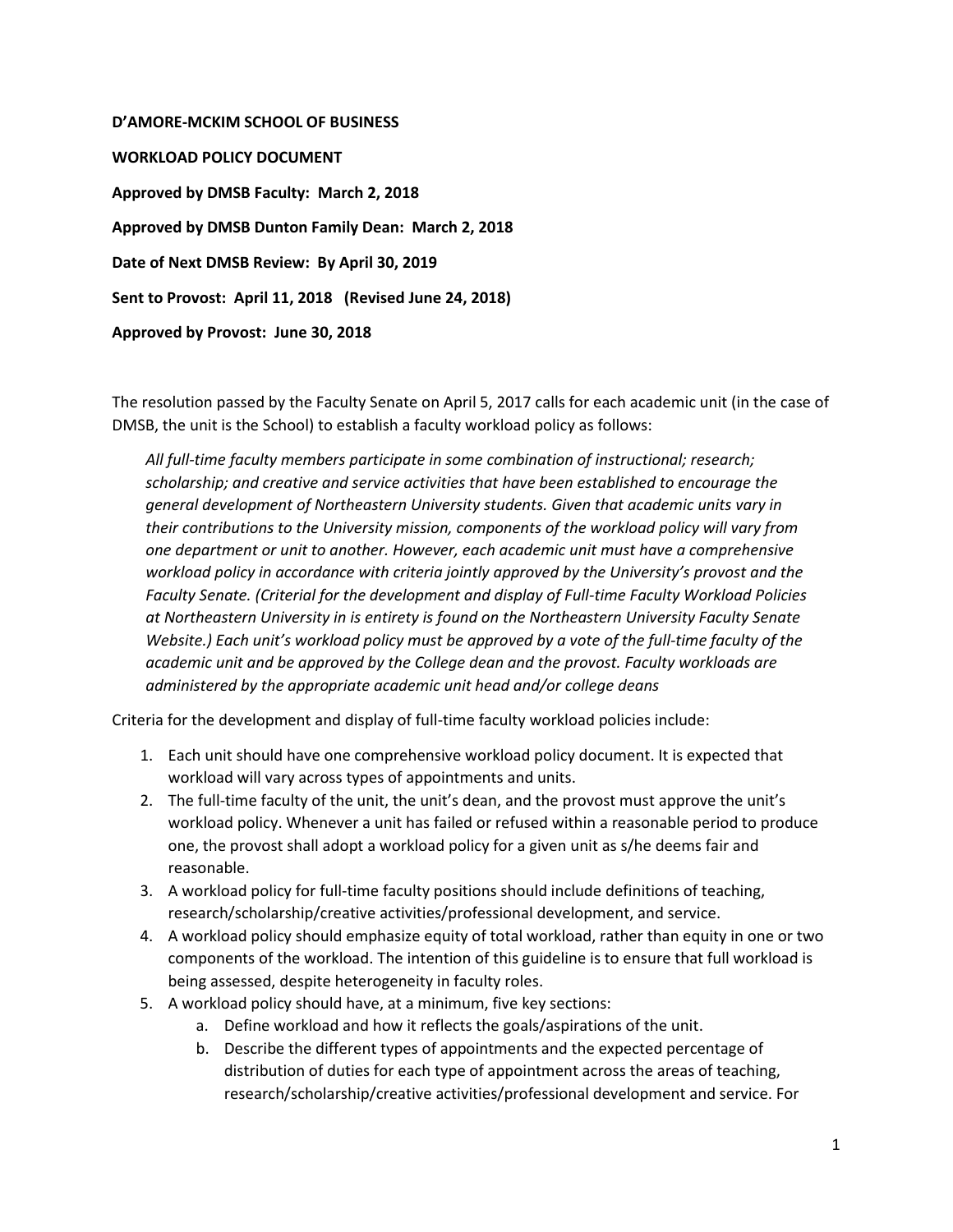example, Assistant Professors may have a distribution of 40% teaching, 50% research/scholarship/creative activities/professional development, and 10% service; an Assistant Professor may have a distribution of 40% teaching, 40% research/scholarship/creative activities/professional development, and 20% service; a Research Professors may have a distribution of 20% teaching, 70% research/scholarship/creative activities/professional development, and 10% service.

- c. Identify criteria by which workloads might be modified including pre-tenured minimum course reductions, family leaves, maternity/adoption leaves, and medical leaves.
- d. Specify frequency of workload review policy.
- e. Describe how and where the workload document is made accessible. The intention of this guideline is to ensure that the workload policy documents for all unites include information encouraging transparency and regular review.
- 6. For units with one or more faculty members with joint appointments in different units, the document should contain at minimum, an additional section to:
	- a. Define how a percentage of appointment of less than 100% with the unit impacts workload policy.
	- b. Indicate how the tenure home factors into workload policy.
	- c. Describe how the unit coordinates workload policy decisions with other units for faculty with and without a tenure home in the unit.
	- d. Describe expectations and accommodations for workload distribution across units.
	- e. Describe what faculty candidates considering jointly-appointed positions will be told about how workload expectations will be balanced across units.
- 7. A workload policy document for each unit should be electronically available to all full-time faculty members across the University.
- 8. The annual workload percentage distribution of duties (see # 5) for each full-time faculty member in the unit must be accessible for any full-time unit member.
- 9. The workload policy must include a clear, published, appeal process to address and resolve any concerns with an individual's workload in the unit.
- 10. The workload policy document must include a completed form labeled "Checklist for Unit Workload Policy Documents."

# ACADEMICALLY QUALIFIED AND RESEARCH PRODUCTIVE

Academically-qualified status relates to AACSB accreditation standards. The AACSB definitions for qualification developed by DMSB are discussed in Appendix 2 of the DMSB Faculty Handbook.

Research-productive status relates to DMSB's definition of research productive and how it relates to faculty teaching loads. Details are discussed in Section 9 of the DMSB Faculty Handbook.

# DEFINITION OF WORKLOAD AND HOW IT REFLECTS THE GOALS AND ASPIRATIONS OF THE D'AMORE-MCKIM SCHOOL OF BUSINESS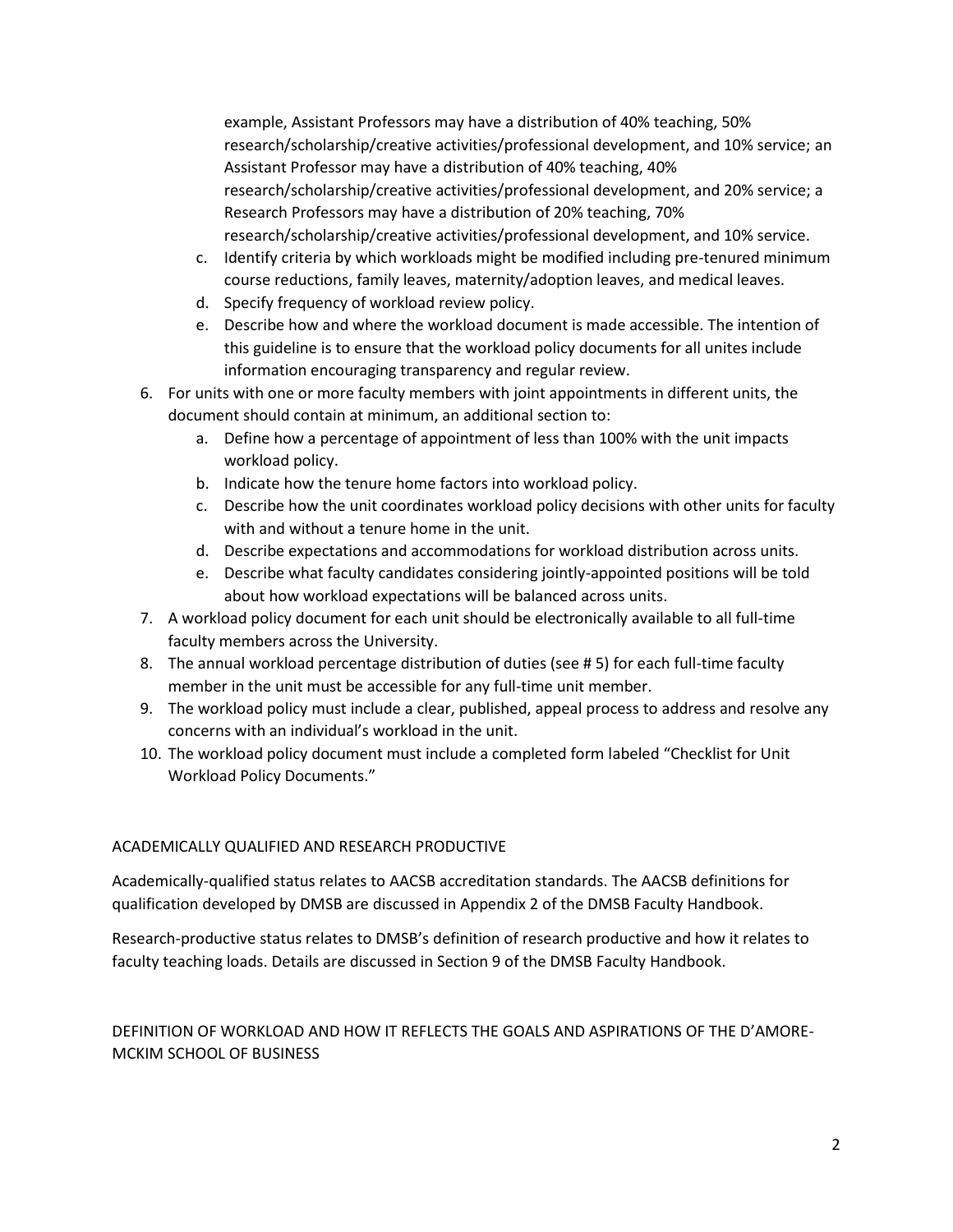Consistent with the University Faculty Handbook, the DMSB Faculty Handbook sets performance expectations that, *All faculty members will be evaluated annually in each of the three areas of scholarship (including research and creative activity), teaching, and service. In addition, faculty members will be evaluated on contributions to the quality and effectiveness of the group, the School, and the University. The University recognizes that every faculty member offers a unique combination of accomplishments relative to the criteria listed above, depending on academic field, specialized scholarly interests, varying professional opportunities, and responsibilities for teaching, laboratory/research and field work. However, while relative weights may vary, all faculty are expected to be productive in each of the three areas over time.*

Workload for full-time members of the DMSB faculty will consist of teaching, research, and service (including professional activities). Some of these activities may be weighted at zero for some members of the faculty. In addition, some faculty members, e.g., Group Coordinators, may have administrative responsibilities that make up part of their workload.

From Section 1 of this Handbook:

*Northeastern University's D'Amore-McKim School of Business (DMSB) develops and educates highly motivated individuals who will become leaders of integrity and make a positive impact on society. DMSB seeks to be a nationally recognized business school that combines the development of intellectual capital with the integration of a premier experience-based educational model.*

The overriding objective of the workload policy is to ensure that DMSB deploys valuable full-time faculty resources to best achieve these goals and aspirations.

## DIFFERENT TYPES OF FULL-TIME FACULTY APPOINTMENTS IN DMSB

DMSB has different types of faculty appointments including tenure-track, tenured, and non-tenuretrack. Non-tenure-track faculty includes Lecturers, and a category including titles of Teaching Professors, Academic Specialists, and Professors of Practice. This non-tenure-track category includes some faculty members with terminal degrees and others without terminal degrees.

Tenure-Track faculty members are in a probationary period as defined in Appendix 5. Their workload consists of teaching, research, and service, with an emphasis on teaching and research. The distribution of workload for this group of faculty is 40% teaching, 50% research, and 10% service. Typical teaching loads for this group of faculty are in the range of 12-14 credit hours. New tenure-track faculty receive 12-hour teaching loads for each of their first three years.

Tenured faculty members are expected to engage in teaching, research, and service. A standard distribution of workload for this group of faculty is 40% teaching, 40% research, and 20% service, and a 14-hour teaching load. These weights may vary to reflect that faculty in this group often place different emphasis on the different components of workload. For example, teaching may range from 30 to 50%, research from 20 to 50%, and service from 20 to 30%. Faculty not meeting the requirements for a 14 hour teaching load (at least four publications in the prior five years or Dean's approval), would teach a 17-hour load, with weights of 50% teaching, 30% research, and 20% service. In extreme cases where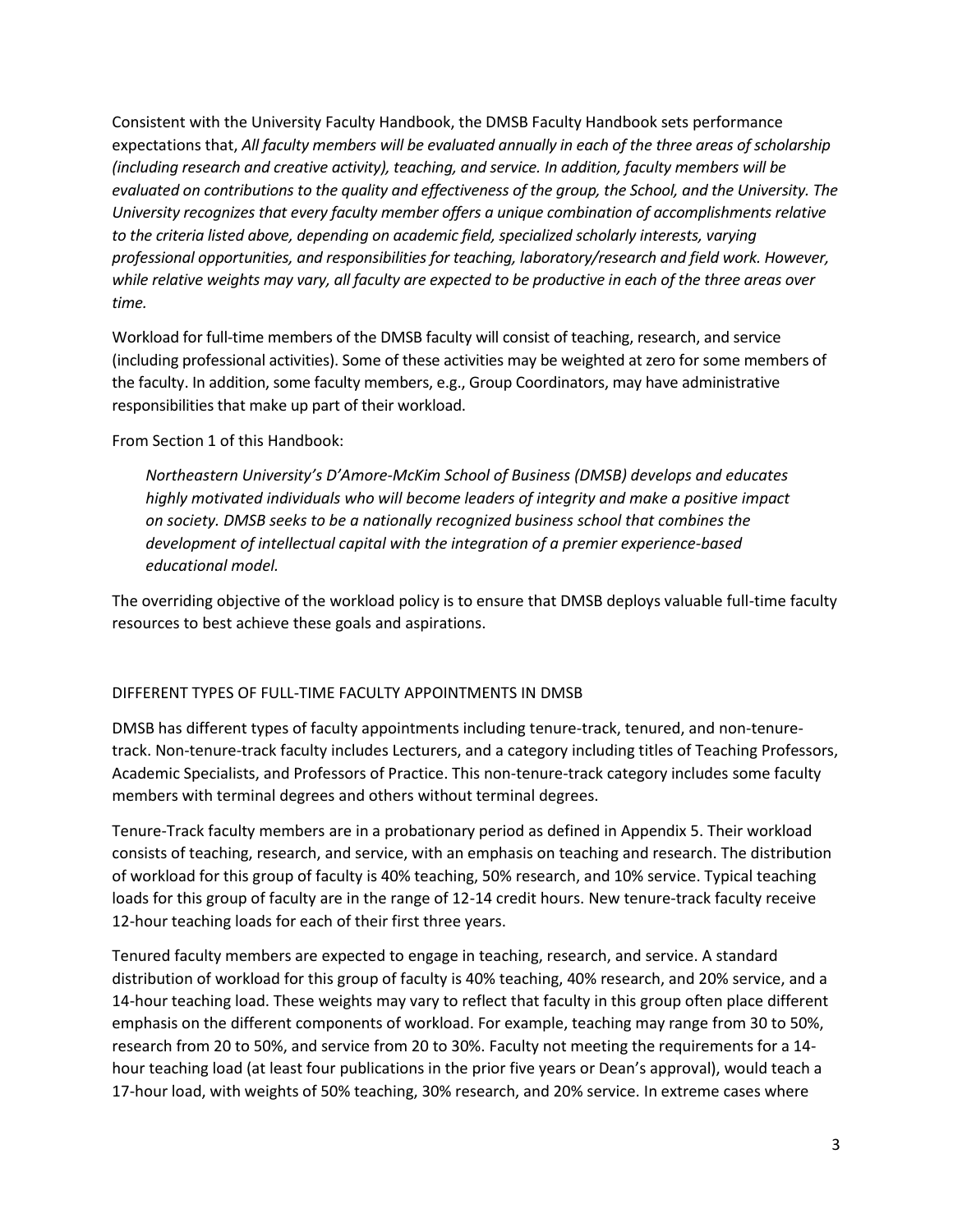faculty members in this group have chosen to focus almost entirely on teaching, teaching could go beyond the normal workload, up to 80%. Typical teaching loads for this group of faculty are in the range of 12-17 credit hours.

Teaching Professors/Academic Specialists/Professors of Practice with terminal degrees are expected to maintain Academically Qualified status for accreditation purposes. Faculty members in this group are expected to engage in teaching, research, and service. A standard distribution of workload for this group of faculty is 70% teaching, 10% research, and 20% service. These weights may vary to reflect that faculty in this group often place different emphasis on the different components of workload. For example, teaching may range from 60 to 70%, research from 10-20%, and service from 20 to 30%. Typical teaching loads for this group of faculty are in the range of 17-20 credit hours.

Teaching Professors/Academic Specialists/Professors of Practice without terminal degrees are expected to engage in teaching and service. Faculty members in this group should endeavor to maintain Instructional Practitioner status for AACSB accreditation purposes (Appendix 2). A standard distribution of workload for this group of faculty is 80% teaching, 20% service. These weights may vary to reflect that faculty in this group often place different emphasis on the different components of workload. For example, teaching may range from 80 to 95%, and service from 5 to 20%. Typical teaching loads for this group of faculty are in the range of 19-22 credit hours.

Lecturers generally do not have terminal degrees and are not expected to engage in research. They often engage in service, which has been compensated beyond their full-time teaching commitment. An average workload distribution for this group of faculty is 90 to 100% teaching and 0 to 10% service. Faculty members in this group should endeavor to maintain Instructional Practitioner status for AACSB accreditation purposes (Appendix 2). The typical teaching load for this group of faculty is 24 credit hours.

## CRITERIA FOR MODIFICATION OF WORKLOADS

Workload modifications for individual faculty members or groups of faculty may arise from a variety of sources. These include University policy and DMSB policies. These include:

- Approved leaves for family reasons, parental, and medical reasons.
- Significant administrative assignments, for example Group Coordinators.
- Reduced teaching loads to provide research support for tenure-track faculty
- Reduced teaching loads to provide research support for tenured faculty who are highly productive in engaging in and publishing research of the highest quality and impact.
- Reduced teaching loads to provide research support to faculty recognized with chaired professorships, distinguished professorships, or other considerations.
- Reduced teaching loads as approved by the Dean to accommodate specific teaching and service requirements.

Any workload modifications related to DMSB policies will originate with a faculty member's Group Coordinator, in consultation with the Dean's Office, and must be approved by the Dean.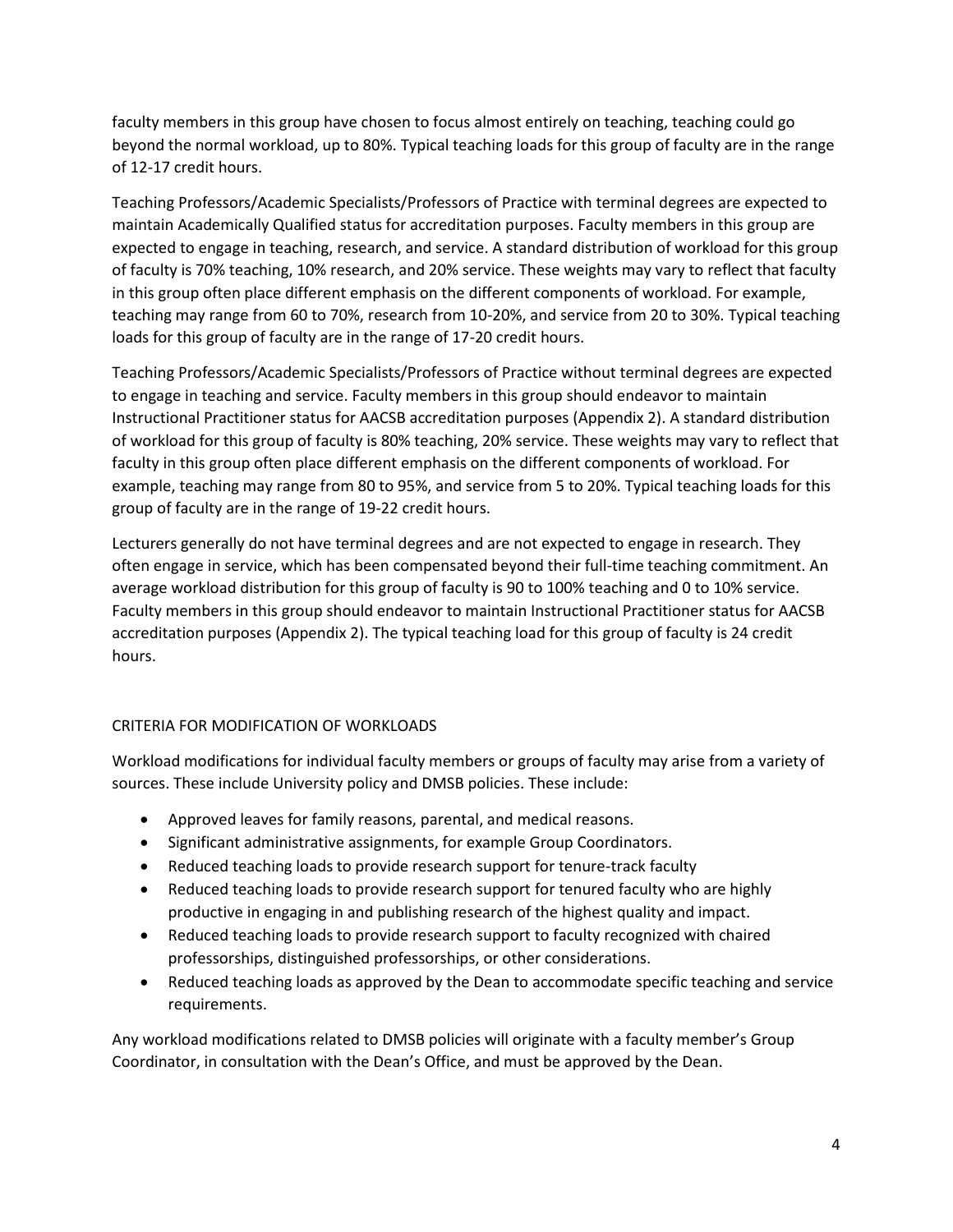### REVIEW OF FULL-TIME FACULTY WORKLOAD POLICY AND ACCESSIBLITY

This workload policy will be reviewed before the end of the next academic year after the policy is approved. Thereafter, the policy will be reviewed once every three years or more frequently if necessary. The review will be conducted by the Dean's Office, in consultation with the Group Coordinators and the Faculty Policy Committee. Results of the review will be presented to the DMSB full-time faculty and any changes will be approved by the voting faculty as changes to the DMSB Faculty Handbook.

The Full-Time Faculty Workload Policy will be made available to all full-time faculty through its inclusion in the DMSB Faculty Handbook, which is available electronically to all full-time faculty. The annual workload percentage distribution of duties for each full-time faculty member in DMSB will be accessible in the Dean's Office to any full-time faculty member of DMSB.

### JOINT APPOINTMENTS

DMSB has a number of full-time faculty members with joint appointments in other colleges. Some of these faculty members have their tenure home and majority of commitment in DMSB, while others are tenured in other colleges, with a minority of commitment in DMSB.

Faculty members with joint appointments are expected to provide teaching, research, and service to the units where they are appointed, consistent with their percentage of commitment to each unit. The unit with the majority of commitment will take the lead on establishing workload. The unit heads (Group Coordinators, Associate Deans, Deans) as appropriate will coordinate the workload expectations with the faculty member and with the appropriate contact in the other unit. This information will be communicated by unit heads during the search process to faculty being considered for joint appointments.

#### ADDRESSING WORKLOAD CONCERNS

Workload is first discussed with a faculty member's Group Coordinator. Workload weights for individual faculty members should be set in accordance with the general guidelines for the appropriate faculty classification. The faculty member should work with his or her Group Coordinator to set the weights, which should reflect an appropriate strategy for the faculty member, i.e., these weights should not change opportunistically in the short-term. The Dean's Office will approve the weights, and any changes.

If a faculty member has concerns over unresolved issues in their workload policy developed with the Group Coordinator, then he or she should appeal by providing details to the Senior Associate Dean of Faculty and Research. If the concerns are still not resolved, then the faculty member should appeal by providing details to the Dean.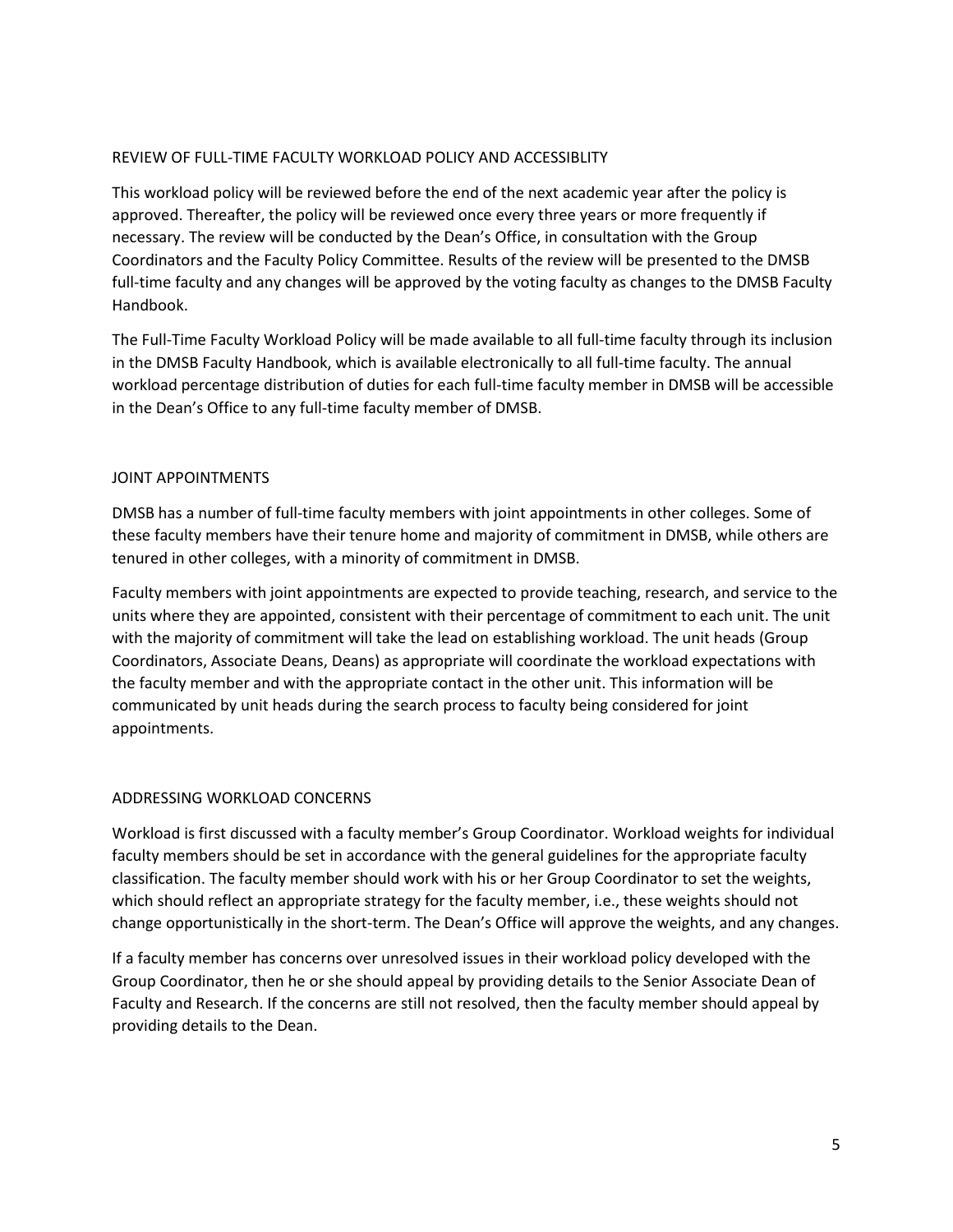#### DEFINITIONS OF TEACHING, RESEARCH, AND SERVICE

### **Teaching**

The D'Amore-McKim School of Business places significant emphasis on the importance of quality teaching and all faculty members are expected to engage in the development and delivery of highquality teaching. This is critical to our mission that: *Northeastern University's D'Amore-McKim School of Business (DMSB) develops and educates highly motivated individuals who will become leaders of integrity and make a positive impact on society.* It is also consistent with our standards for promotion (detailed in Appendix 5-Tenure-Track and Tenured faculty; Appendix 6—Lecturers; and Appendix 8— Teaching Professors and Academic Specialists) in that "Good" teaching of the theory and practice of management in the area of expertise is a *sine qua non* for receiving tenure.

Per Handbook Appendices 5, 6, and 8: *The following items will be reviewed for quality and significance: course and teaching materials, contributions to colleague development, classroom effectiveness, course and curriculum development, teacher/course evaluations by students, offering of effective counsel to students on course and curriculum matters, development of materials that enhance the learning process, such as written and video cases and computer software applications. The good teacher should be a strong contributor to keeping courses and curricula current and should stay abreast of knowledge in the field(s) of expertise.* 

And for the highest levels of promotion Appendix 5 states the following for tenured faculty, which can also be applied to the highest ranks for Lecturers and Teaching Professors/Academic Specialists/Professors of Practice: *Overall teaching effectiveness should surpass the standards that are considered worthy of tenure. There should be a demonstrated effectiveness in teaching the theory and practice of management in more than one academic program (undergraduate, graduate, non-degree). There should be a promise of career-long growth and worthy performance in the fields of expertise as demonstrated by the introduction of new courses, materials, and curricula; and by the contribution to the development of colleagues as effective teachers.*

#### **Research**

The D'Amore-McKim School of Business places significant emphasis on the importance research and scholarship. As DMSB seeks *to be a nationally recognized business school that combines the development of intellectual capital with the integration of a premier experience-based educational model* we need broad-based representation of our faculty in the scholarly domain, and additionally need to continue to expand our research at the highest levels of publication outlets and impact*.* 

Per Handbook Appendix 5 for tenure-track and tenured faculty: *Articles based on original research are the usual evidence of productive scholarship. Other evidence of such scholarship includes the following: research volumes, monographs, chapters in research volumes, and articles in respected management periodicals. The quality and significance of each of those contributions is central to the judgment of whether or not the candidate meets the requirement of scholarly productivity. Quality and significance may be evidenced by the evaluation of external letter writers, DMSB tenured faculty evaluations of research, the quality of journal outlets, citation by scholars, or widespread adoption and use in the field of management. Other evidence of achievement will be considered supplemental to this necessary core*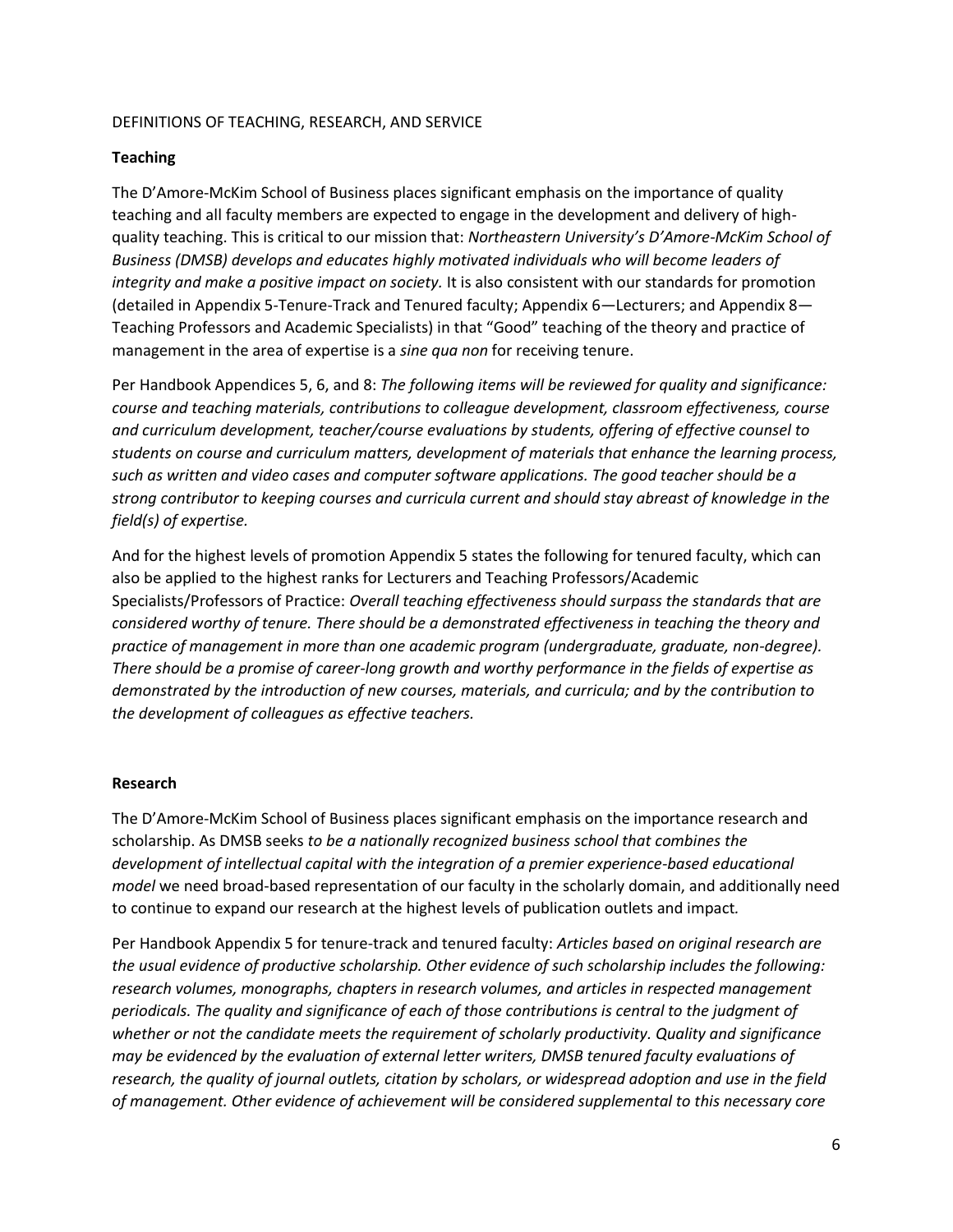*of scholarly productivity. This would include, for example, papers published in conference proceedings, textbooks, written and video cases, computer software applications, working papers, and other research in progress. Textbooks and video cases are included to the extent that they represent an original approach or synthesis. Otherwise, they generally fall into the teaching category. For such materials to be accepted as scholarly productivity, evidence must be presented that they represent substantive contributions to the theory and practice of management*.

And for the highest levels of promotion Appendix 5 states the following: *Overall scholarly productivity should surpass the standards that are considered worthy of tenure. To qualify for promotion to full professor, there should be significant additional contributions to, and dissemination of, knowledge about the theory and practice of management. For example, this may be evidenced by additional journal articles of high quality or a completed book considered to be a worthy contribution to the field of management. There should be a strong likelihood that such scholarly productivity will continue.*

Per Handbook Appendix 8 for non-tenure-track faculty with research expectations: *Contributions to the theory and practice of management and their dissemination, including in practice-oriented publication outlets, are noteworthy and should be viewed positively in the promotion decision.*

And for the highest levels of promotion: *Contributions to and dissemination of (including dissemination in practice-oriented publications) knowledge about the theory and practice of management will be viewed positively. Working with and advising tenured or tenure-track faculty colleagues to develop and refine practice-oriented research questions and publications are noteworthy and should be viewed positively.*

For non-tenure-track faculty, maintaining research productive status, or publishing in top specialty journals may signify outstanding research contributions. Maintaining academically qualified status and publishing in high-quality specialty journals may signify excellent research contributions. Non-tenuretrack faculty members should work with their Group Coordinator and the Senior Associate Dean of Faculty and Research to set a workload weight for their research component and to discuss their research plans and evaluation.

#### **Service**

Service -- both internal service to the group, DMSB, and University; and external service to the profession -- is an important piece of any full-time faculty member's contribution. It is also consistent with our standards for promotion (detailed in Appendix 5-Tenure-Track and Tenured faculty, Appendix 6—Lecturers, and Appendix 8—Teaching Professors and Academic Specialists).

Per Handbook Appendix 5 for tenure-track and tenured faculty: *Contributions to School and University activities are required. These activities may include administrative duties, committee work, advising student organizations, and involvement in other roles that contribute to the functioning of the School and University. Participation in professional programs or as an officer of a professional organization is expected of a candidate for tenure. Certification and awards in an appropriate professional field and significant professional consulting activities which enhance teaching quality or scholarly productivity are noteworthy accomplishments. Ad hoc journal and conference reviewing is deemed appropriate professional service for untenured faculty.*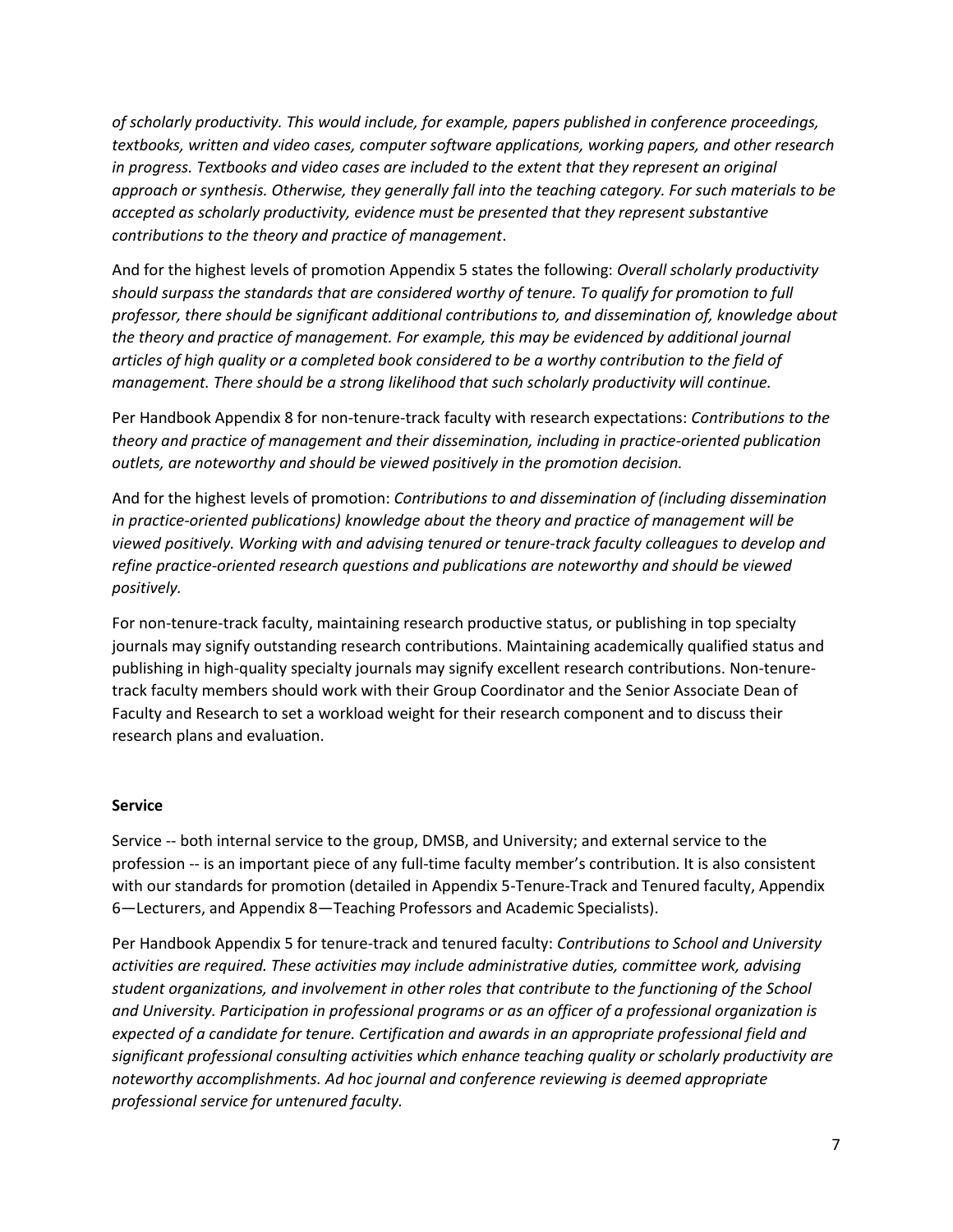Appendix 5 states the following for tenured faculty: *Significant leadership contributions to the School and University through service activities are expected. Evidence of participation and leadership in one or more recognized professional associations in the fields of expertise is expected. Certification and awards in an appropriate professional field and significant professional consulting activities that enhance teaching quality or scholarly productivity are noteworthy accomplishments. Membership on journal editorial boards and regular journal manuscript reviewing are also significant contributions to one's profession.* Noteworthy community service may also be relevant but is not required.

Per Handbook Appendix 6 for Lecturers and Appendix 8 for Teaching Professors/Academic Specialists/Professors of Practice: Significant contributions to School activities are required. *These activities may include administrative duties, committee work, advising student organizations, and involvement in other roles that contribute to the functioning of the School and University. Participation in professional organizations, which may include presenting at programs or serving as an officer, is expected. Certification and awards in an appropriate professional field and significant professional consulting activities that enhance teaching quality are noteworthy accomplishments.* And for the highest levels of promotions: *Continued significant contributions to the School and University through service activities are expected. Evidence of significant participation and leadership in one or more recognized professional associations in the field of expertise is expected. Certification and awards in an appropriate professional field and significant professional consulting activities that enhance teaching quality or scholarly productivity are noteworthy accomplishments.* Noteworthy community service may also be relevant but is not required.